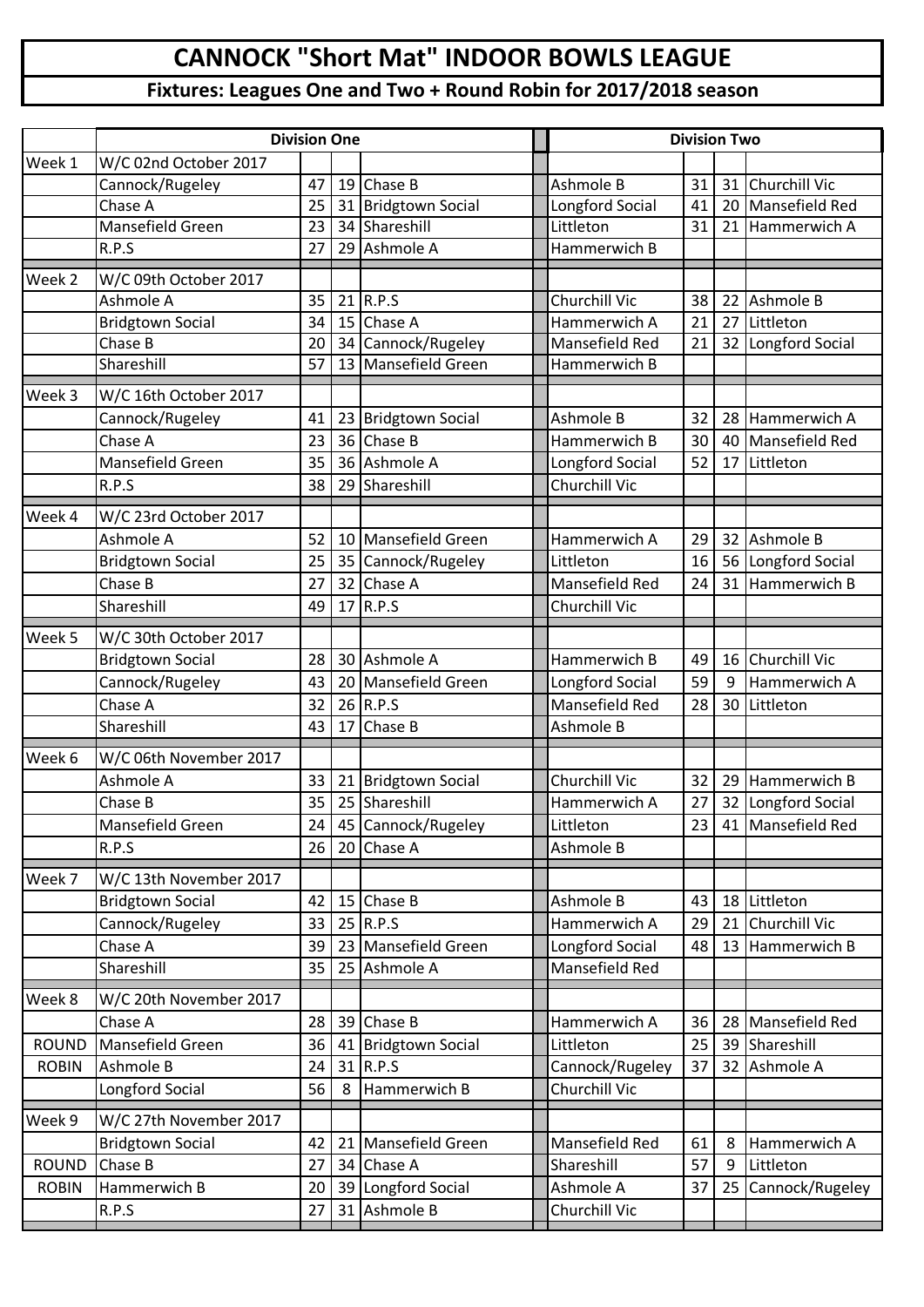| Week 10      | W/C 04th December 2017            |          |          |                                   |                                       |    |    |                   |
|--------------|-----------------------------------|----------|----------|-----------------------------------|---------------------------------------|----|----|-------------------|
|              | Chase B                           | 27       |          | 37 Bridgtown Social               | Littleton                             | 42 |    | 26 Mansefield Red |
| <b>ROUND</b> | Mansefield Green                  | 43       | 14       | Chase A                           | Hammerwich A                          | 27 | 29 | Shareshill        |
| <b>ROBIN</b> | Ashmole B                         | 30       |          | 32 Hammerwich B                   | Churchill Vic                         | 15 |    | 36 Ashmole A      |
|              | Longford Social                   | 54       |          | $20$ R.P.S                        | Cannock/Rugeley                       |    |    |                   |
| Week 11      | W/C 11th December 2017            |          |          |                                   |                                       |    |    |                   |
|              | <b>Bridgtown Social</b>           | 21       | 37       | Chase B                           | Mansefield Red                        | 25 | 40 | Littleton         |
| <b>ROUND</b> | Chase A                           | 31       |          | 22 Mansefield Green               | Shareshill                            | 66 | 14 | Hammerwich A      |
| <b>ROBIN</b> | Hammerwich B                      | 39       |          | 20 Ashmole B                      | Ashmole A                             | 45 |    | 16 Churchill Vic  |
|              | R.P.S                             | 30       |          | 28 Longford Social                | Cannock/Rugeley                       |    |    |                   |
| Week 12      | W/C 18th December 2017            |          |          |                                   |                                       |    |    |                   |
|              | Chase A                           | 29       |          | 29 Bridgtown Social               | Hammerwich A                          | 34 |    | 20 Littleton      |
| <b>ROUND</b> | Mansefield Green                  | 21       | 37       | Chase B                           | Shareshill                            | 59 | 13 | Mansefield Red    |
| <b>ROBIN</b> | Longford Social                   | 49       | 12       | Ashmole B                         | Churchill Vic                         | 27 | 38 | Cannock/Rugeley   |
|              | R.P.S                             | 23       |          | 33 Hammerwich B                   | Ashmole A                             |    |    |                   |
|              | W/C 25th December 2017            |          |          |                                   |                                       |    |    |                   |
| Week 13      |                                   |          |          |                                   |                                       |    |    |                   |
|              | <b>CHRISTMAS NO FIXTURE</b>       |          |          |                                   |                                       |    |    |                   |
|              |                                   |          |          |                                   |                                       |    |    |                   |
|              |                                   |          |          |                                   |                                       |    |    |                   |
| Week 14      | W/C 01st January 2018             |          |          |                                   |                                       |    |    |                   |
|              |                                   |          |          |                                   |                                       |    |    |                   |
|              | <b>NEW YEAR NO FIXTURE</b>        |          |          |                                   |                                       |    |    |                   |
|              |                                   |          |          |                                   |                                       |    |    |                   |
|              |                                   |          |          |                                   |                                       |    |    |                   |
| Week 15      | W/C 08th January 2018             |          |          |                                   |                                       |    |    |                   |
|              |                                   |          |          |                                   |                                       |    |    |                   |
|              |                                   |          |          |                                   |                                       |    |    |                   |
|              | <b>Bridgtown Social</b>           | 40       | 10       | Chase A                           | Littleton                             | 34 | 26 | Hammerwich A      |
| <b>ROUND</b> | Chase B                           | 43       |          | 16 Mansefield Green               | Mansefield Red                        | 28 | 42 | Shareshill        |
| <b>ROBIN</b> | Ashmole B<br>Hammerwich B         | 17       |          | 48 Longford Social<br>41 21 R.P.S | Cannock/Rugeley<br>Ashmole A          | 45 | 15 | Churchill Vic     |
|              |                                   |          |          |                                   |                                       |    |    |                   |
| Week 16      | W/C 15th January 2018             |          |          |                                   |                                       |    |    |                   |
|              |                                   |          |          |                                   |                                       |    |    |                   |
|              | Open Week for re-arranged matches |          |          |                                   |                                       |    |    |                   |
|              |                                   |          |          |                                   |                                       |    |    |                   |
|              |                                   |          |          |                                   |                                       |    |    |                   |
| Week 17      | W/C 22nd January 2018             |          |          |                                   | Four Quarter Finals at Neutral Venues |    |    |                   |
|              |                                   |          |          |                                   |                                       |    |    |                   |
| <b>ROUND</b> | Longford Social                   | 45       |          | 23 Bridgtown Social               | Cannock/Rugeley                       | 27 |    | 26 Shareshill     |
| <b>ROBIN</b> | Ashmole A                         | 26       | 14       | Chase B                           | Hammerwich B                          | 32 | 27 | Littleton         |
|              |                                   |          |          |                                   |                                       |    |    |                   |
| Week 18      | W/C 29th January 2018             |          |          |                                   |                                       |    |    |                   |
|              | Ashmole A                         | 45       |          | 19 Shareshill                     | Churchill Vic                         | 27 | 25 | Hammerwich A      |
|              | Chase B                           | 37       |          | 31 Bridgtown Social               | Hammerwich B                          | 19 | 39 | Longford Social   |
|              | Mansefield Green<br>R.P.S         | 23<br>40 | 47<br>26 | Chase A                           | Littleton                             | 18 |    | 34 Ashmole B      |
|              |                                   |          |          | Cannock/Rugeley                   | Mansefield Red                        |    |    |                   |
| Week 19      | W/C 05th February 2018            |          |          |                                   |                                       |    |    |                   |
|              | Cannock/Rugeley                   | 22       |          | 35 Ashmole A                      | Ashmole B                             | 20 | 31 | Hammerwich B      |
|              | Chase B                           | 44       |          | 20 R.P.S                          | Hammerwich A                          | 32 | 20 | Mansefield Red    |
|              | Mansefield Green<br>Shareshill    | 40<br>40 |          | 30 Bridgtown Social<br>24 Chase A | Littleton<br>Longford Social          | 40 | 31 | Churchill Vic     |